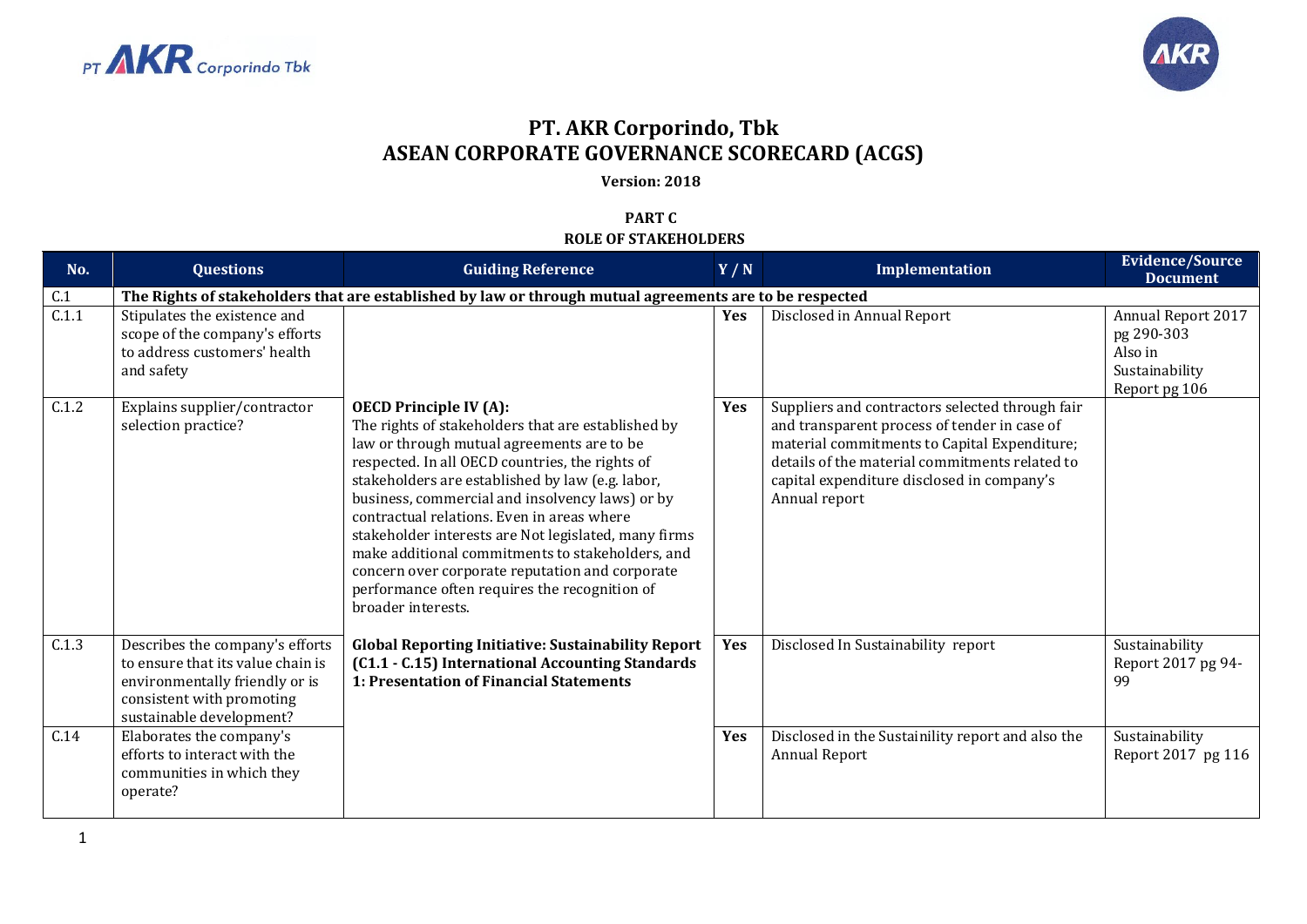



| No.   | <b>Questions</b>                                                       | <b>Guiding Reference</b>                                                                                    | Y/N | Implementation                                                                                                                                                                                                                                                                                                                                                                                                                                                                                                                                                                            | <b>Evidence/Source</b><br><b>Document</b>                                                                                  |
|-------|------------------------------------------------------------------------|-------------------------------------------------------------------------------------------------------------|-----|-------------------------------------------------------------------------------------------------------------------------------------------------------------------------------------------------------------------------------------------------------------------------------------------------------------------------------------------------------------------------------------------------------------------------------------------------------------------------------------------------------------------------------------------------------------------------------------------|----------------------------------------------------------------------------------------------------------------------------|
| C.15  | Describe the company's anti-<br>corruption programs and<br>procedures? |                                                                                                             | Yes | Disclosed in Annual Report; Integrity pact signed<br>by each employee at the time of joining and<br>again reinforced through the Company's vision<br>and training program                                                                                                                                                                                                                                                                                                                                                                                                                 | Sustainability<br>Report 2017 pg 120                                                                                       |
| C.16  | Describes how creditors' rights<br>are safeguarded?                    |                                                                                                             | Yes | Creditors rights are safeguarded through every<br>loan agreement that was created by considering<br>both parties interests                                                                                                                                                                                                                                                                                                                                                                                                                                                                | Every loans and its<br>creditors are<br>mentioned in<br>consolidated<br>statements as of 31<br>December 2017 pg<br>397-406 |
|       |                                                                        | Does the company disclose the activities that it has undertaken to implemented the above mentioned policies |     |                                                                                                                                                                                                                                                                                                                                                                                                                                                                                                                                                                                           |                                                                                                                            |
| C.1.7 | Customer health and safety                                             |                                                                                                             | Yes | As part of its product liability, the Company has<br>established and provides a Vendor Managed<br>Inventory (VMI) to serve the customers more<br>efficiently, especially in non-subsidized fuel and<br>basic chemical business distribution. Moreover,<br>for the interests of the customers and other<br>stakeholders, the Company and its subsidiaries<br>have provided a feedback mechanism to send<br>out complaints or queries on the Company's<br>products and services through its website:<br>www.akr.co.id and through the phone number<br>printed on each truck of the Company. | Stated on<br>Sustainability<br>Report 2017 pg. 122                                                                         |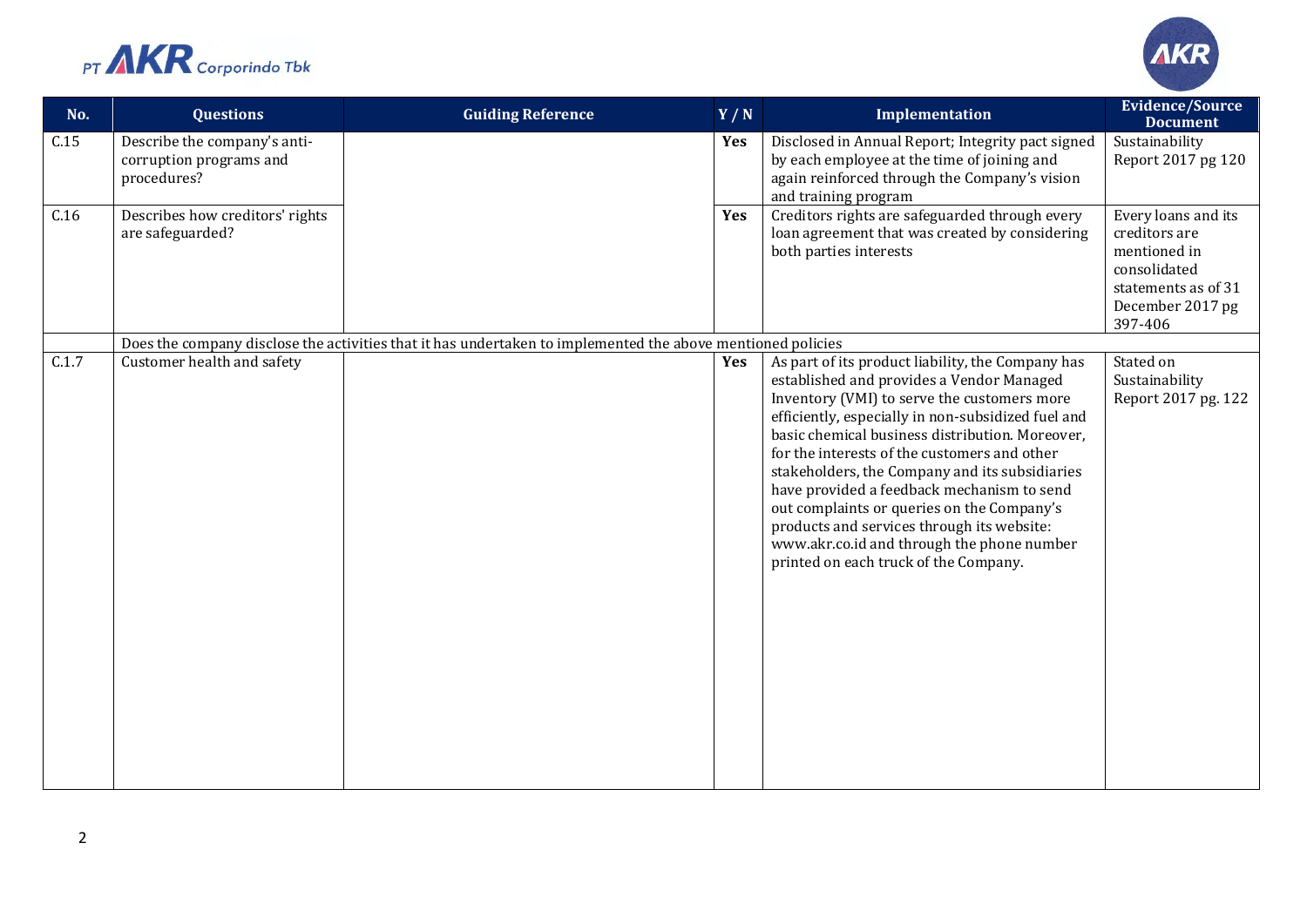



| No.    | <b>Questions</b>                              | <b>Guiding Reference</b>                                                 | Y/N | Implementation                                                                                                                                                                                                                                                                                                                                                                                                                                                                                                                                                                             | <b>Evidence/Source</b><br><b>Document</b>                                                   |
|--------|-----------------------------------------------|--------------------------------------------------------------------------|-----|--------------------------------------------------------------------------------------------------------------------------------------------------------------------------------------------------------------------------------------------------------------------------------------------------------------------------------------------------------------------------------------------------------------------------------------------------------------------------------------------------------------------------------------------------------------------------------------------|---------------------------------------------------------------------------------------------|
| C.1.8  | Supplier/Contractor selection<br>and criteria | <b>OECD Principle IV (A) &amp; Global Reporting</b><br><b>Initiative</b> | Yes | Approximately 74% of the Company's<br>consolidated sales and revenue is derived from<br>petroleum distribution. With the limited local<br>suppliers of fuel and Indonesia's current<br>condition as a net oil importer, this business is<br>highly dependent on suppliers from outside of<br>Indonesia through imports. However, the<br>Company still prioritizes local suppliers for other<br>business segments to bring a positive<br>contribution to and added value for Indonesia's<br>economy                                                                                         |                                                                                             |
| C.1.9  | Environmentally-friendly value<br>chain       |                                                                          | Yes | The Company continues to anticipate the risks<br>and consequences possibilities that may arise<br>during their day to-day operational activities. To<br>that end, the Company established an Audit<br>Committee and an Internal Audit Unit. In<br>addition, the Company has also adopted several<br>external initiatives, among others, ISO 13000,<br>OHSAS and a number of other certifications.<br>Meanwhile, for a healthy and environmentally-<br>friendly and safe working environment, the<br>Company has established a Department of<br>Safety, Health and Environment (K3L / SHE). | Stated on<br>Sustainability<br>Report 2017 pg. 106                                          |
| C.1.10 | Interaction with the<br>communities           |                                                                          | Yes | Through various CSR activities such as; donation<br>of garbage motorcycle, mobile therapy car<br>service for children with the autistic spectrum,<br>Blood Donors, Polyclinic Help AKR, and<br>Scholarship                                                                                                                                                                                                                                                                                                                                                                                 | The activities are<br>mentioned on<br>Sustainability<br>Report 2017 pg.<br>118-119          |
| C.1.11 | Anti-corruption programs and<br>procedures    |                                                                          | Yes | To prevent corruption, collusion and nepotism,<br>the Company has produced an Integrity Pact<br>which must be signed by every person in PT AKR<br>Tbk. The Integrity Pact is a means for the<br>Company to train all employees to stay away<br>from corruption.                                                                                                                                                                                                                                                                                                                            | It is announced in<br>website and<br>emphasized on<br>Sustainability<br>Report 2017 pg. 120 |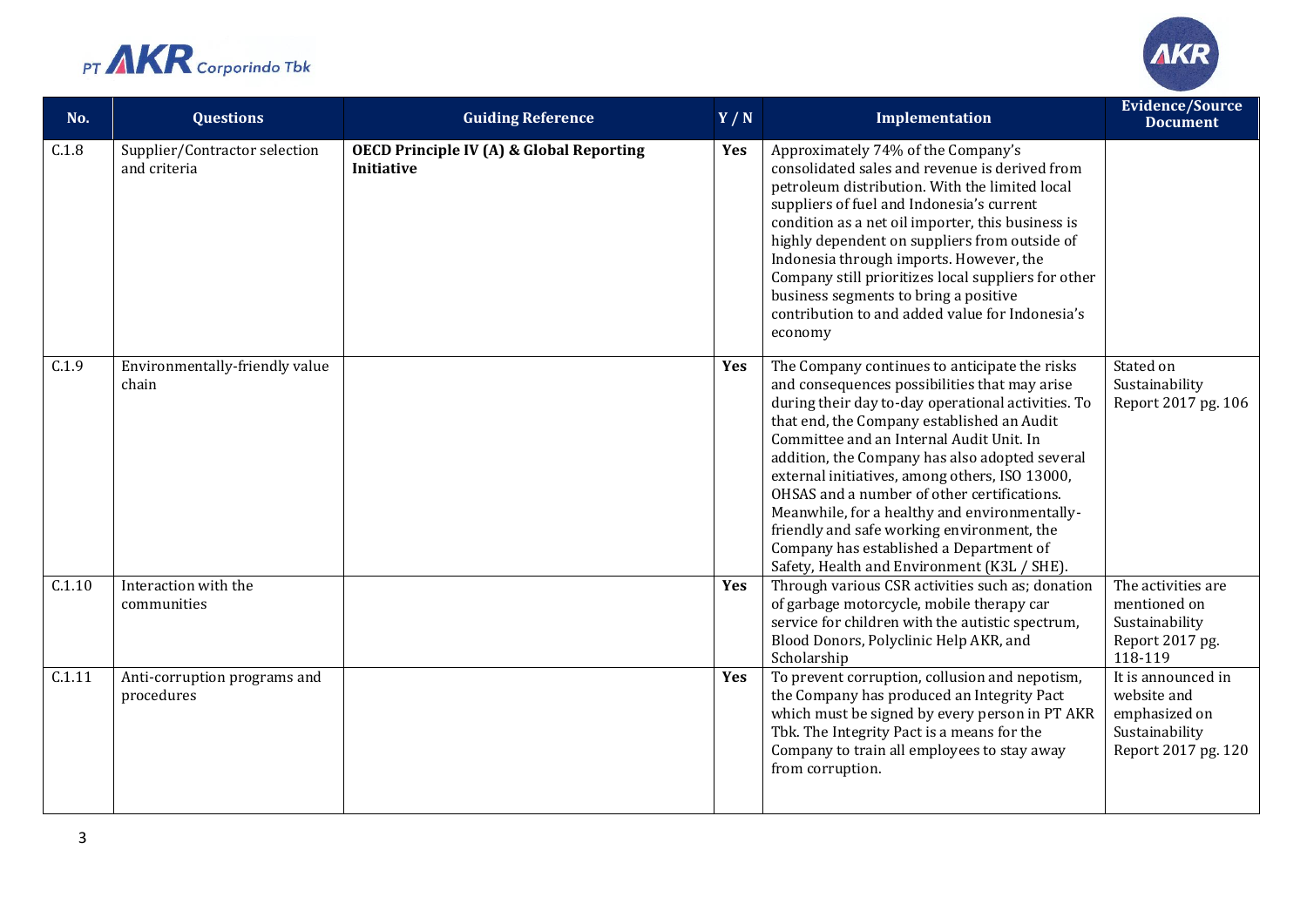



| No.          | <b>Questions</b>                                                                                                                                                                                                                                                          | <b>Guiding Reference</b>                                                                                                                                                                                                                                                                                                                                                                                                                                                                                                                            | Y/N | Implementation                                                                                                             |     | <b>Evidence/Source</b><br><b>Document</b>                                                                                  |
|--------------|---------------------------------------------------------------------------------------------------------------------------------------------------------------------------------------------------------------------------------------------------------------------------|-----------------------------------------------------------------------------------------------------------------------------------------------------------------------------------------------------------------------------------------------------------------------------------------------------------------------------------------------------------------------------------------------------------------------------------------------------------------------------------------------------------------------------------------------------|-----|----------------------------------------------------------------------------------------------------------------------------|-----|----------------------------------------------------------------------------------------------------------------------------|
| C.1.12       | Creditors' rights                                                                                                                                                                                                                                                         |                                                                                                                                                                                                                                                                                                                                                                                                                                                                                                                                                     | Yes | Creditors rights are safeguarded through every<br>loan agreement that was created by considering<br>both parties interests |     | Every loans and its<br>creditors are<br>mentioned in<br>consolidated<br>statements as of 31<br>December 2017 pg<br>391-396 |
| C.1.13       | Does the company have a<br>separate corporate<br>responsibility (CR)<br>report/section or sustainability<br>report/section                                                                                                                                                | <b>OECD Principle V (A):</b><br>Disclosure should include, but Not be limited to,<br>material information on:<br>(7) Issues regarding employees and other<br>stakeholders.<br>Companies are encouraged to provide information<br>on key issues relevant to employees and other<br>stakeholders that may materially affect the long term<br>sustainability of the company                                                                                                                                                                            | Yes | CSR programs disclosed in the CSR section of the<br>annual report and also in the Sustainability<br>report                 |     | The activities are<br>mentioned on<br>Sustainability<br>Report 2017 pg.<br>118-119                                         |
| No.          | <b>Questions</b>                                                                                                                                                                                                                                                          | <b>Guiding Reference</b>                                                                                                                                                                                                                                                                                                                                                                                                                                                                                                                            | Y/N | Implementation                                                                                                             |     | <b>Evidence/Source</b><br><b>Document</b>                                                                                  |
| C.2<br>C.2.1 | Does the company provide<br>contact details via the<br>company's website or Annual<br>Report which stakeholders<br>(e.g. customers, suppliers,<br>general public etc.) can use to<br>voice their concerns and/or<br>complaints for possible<br>violation of their rights? | Where stakeholder interests are protected by law, stakeholders should have the opportunity to obtain effective redress for violation of their rights<br><b>OECD Principle IV (B):</b><br>Where stakeholder interests are protected by law,<br>stakeholders should have the opportunity to<br>obtain<br>effective redress for violation of their rights.<br>The governance framework and processes should<br>be<br>transparent and Not impede the ability of<br>stakeholders to communicate and to obtain<br>redress<br>for the violation of rights. | Yes | Provided in website and Annual Report                                                                                      | 278 | Annual Report 2017 pg.<br>Also in the website:<br>http://www.akr.co.id/for-<br>investor/contact-details                    |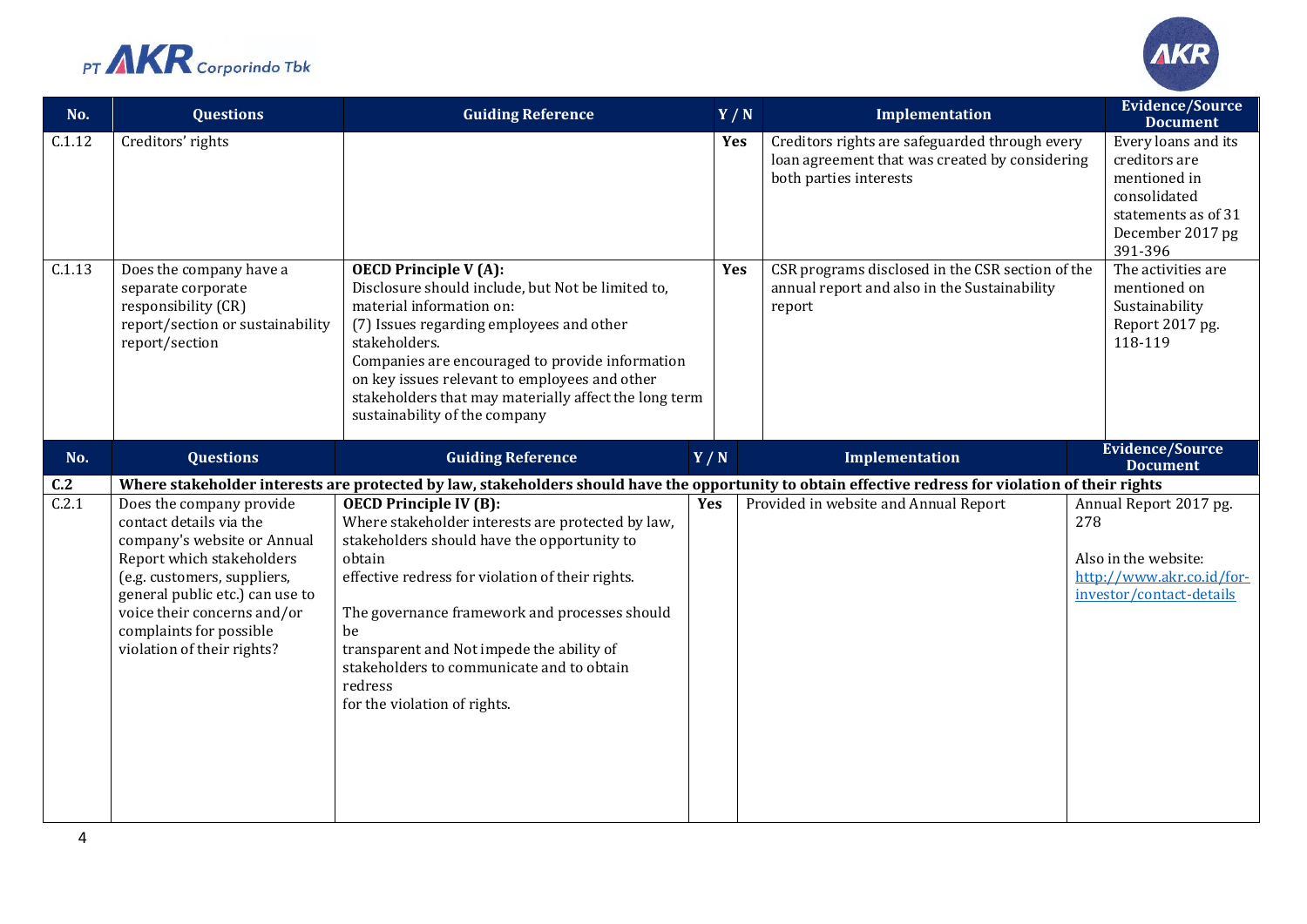



| No.   | <b>Questions</b>                                                                                                                                         | <b>Guiding Reference</b>                                                                                                                                                                                                                                                                        | Y/N | Implementation                                                                                                                 | <b>Evidence/Source</b><br><b>Document</b> |  |  |  |
|-------|----------------------------------------------------------------------------------------------------------------------------------------------------------|-------------------------------------------------------------------------------------------------------------------------------------------------------------------------------------------------------------------------------------------------------------------------------------------------|-----|--------------------------------------------------------------------------------------------------------------------------------|-------------------------------------------|--|--|--|
| C.3   | Performance-enhancing mechanisms for employee participation should be permitted to develop.                                                              |                                                                                                                                                                                                                                                                                                 |     |                                                                                                                                |                                           |  |  |  |
| C.3.1 | Does the company explicitly<br>disclose the health, safety, and<br>welfare policy for its<br>employees?                                                  | <b>OECD Principle IV (C):</b><br>Performance-enhancing mechanisms for<br>employee participation should be permitted to<br>develop. In the context of corporate governance,                                                                                                                      |     |                                                                                                                                |                                           |  |  |  |
| C.3.2 | Does the company publish<br>relevant information relating<br>to health, safety and welfare<br>of its employees?                                          | performance enhancing mechanisms for<br>participation may benefit companies directly as<br>well as indirectly through the readiness by<br>employees to invest in firm specific skills.                                                                                                          | Yes | Provided in Annual report including full list<br>of training imparted and welfare measures<br>including Heart and Mind program | Annual Report 2017 pg 156-<br>164         |  |  |  |
| C.3.3 | Does the company have<br>training and development<br>programs for its employees?                                                                         | Firm specific skills are those skills/competencies<br>that are related to production technology and/or                                                                                                                                                                                          |     |                                                                                                                                |                                           |  |  |  |
| C.3.4 | Does the company publish<br>relevant information on<br>training and development<br>programs for its employees                                            | organizational aspects that are unique to a firm.<br>Examples of mechanisms for employee<br>participation include: employee representation                                                                                                                                                      |     |                                                                                                                                |                                           |  |  |  |
| C.3.5 | Does the company have a<br>reward/compensation policy<br>that accounts for the<br>performance of the company<br>beyond short-term financial<br>measures? | on boards; and governance processes such as<br>works councils that consider employee<br>viewpoints in certain key decisions. With respect<br>to performance enhancing mechanisms,<br>employee stock ownership plans or other profit<br>sharing mechanisms are to be found in many<br>countries. | Yes | The company has implemented share option<br>program to motivate, retain and reward<br>employees for medium to long term        | Annual Report 2017 pg 163-<br>164         |  |  |  |